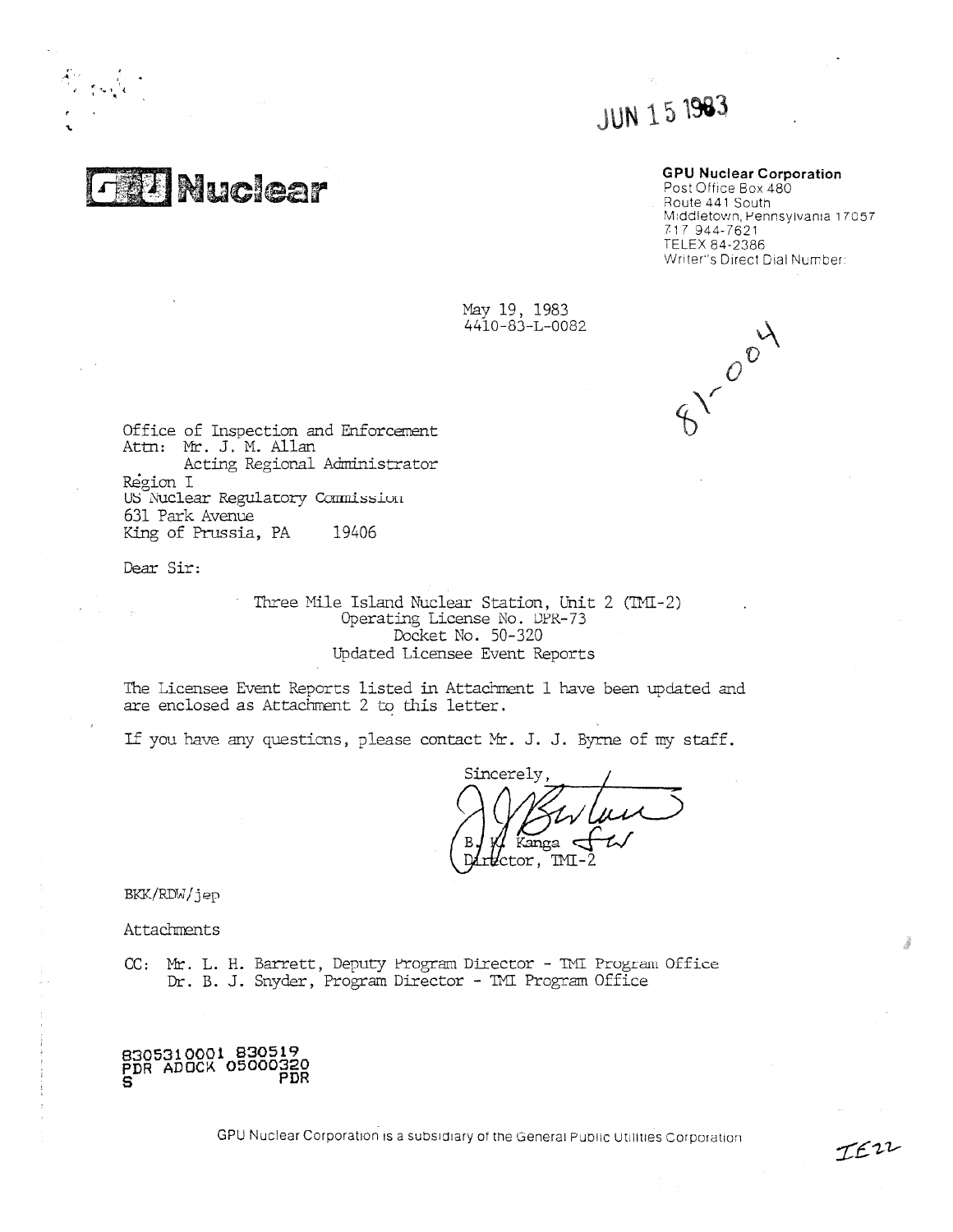4

 $\frac{1}{2}$ \_

# LIST OF UPDATED LICENSEE EVENT REPORTS

| LER NO.    | LER NO.   |
|------------|-----------|
|            |           |
| $80 - 01$  | $81 - 12$ |
| $80 - 05$  | $81 - 20$ |
| $80 - 07$  | $81 - 22$ |
| $80 - 12$  | $81 - 23$ |
| $80 - 49$  | $81 - 32$ |
| $80 - 54$  | $81 - 34$ |
| $80 - 55$  | $81 - 35$ |
| $80 - 56$  | $81 - 36$ |
| $80 - 57$  | $81 - 38$ |
| $81 - 04*$ | $82 - 34$ |
| $81 - 08$  |           |

81-10

 $\mathcal{L}^{\pm}$ 

 $\bar{\lambda}$ 

 $\mathbb{I}$  $\ddot{\phantom{0}}$ 

,

\* Event date on original Licensee Event Report was incorrect. Thisrevision corrects the event date.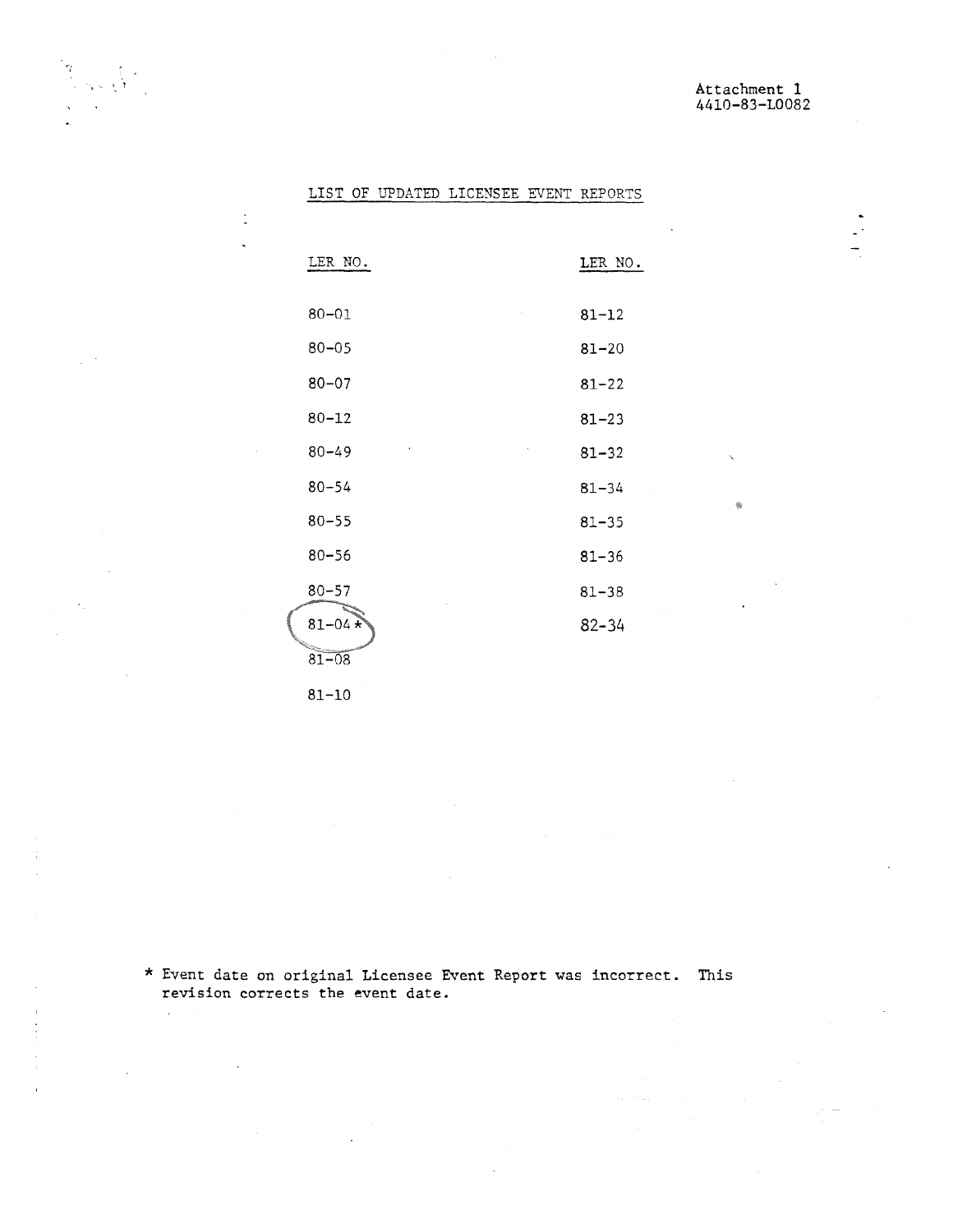Attachment 2 Page 1 of 2

\_

## LICENSEE EVENT REPORT NARRATIVE REPORT  $m-2$ LER 81-04/03X-1 EVENT DATE - February 4, 1981

#### I. EXPLANATION OF OCCURRENCE

,

On February 4, 1981, at 0500 hours, an attempt to start "3" EDG failed. The reason for starting the DG was to raise jacket coolant temperature, not to satisfy a surveillance requirement. The diesel was checked to determine the cause, but no physical problems could be identified which could inhibit proper operation of the diesel. The only alarm received was the "Fail to Start" alarm. The diesel successfully started en the second attempt at 0522 hours.

Prior to the failure to start, on February 1, 1981, the Jacket Cooling heater pump for the "B" Emergency Diesel Generator (EDG) became inoperable. An investigation identified that one of the motor bearings failed.

The purpose of the pump is to circulate heated water through the EDG coolant jacket in order to maintain the ambient temperature of the diesel at a level sufficient to enable proper starting and to prevent thermal shock to the diesel as a result of the EDO fast starting and rapid loading. As a result of the pump inoperability an alternate method of maintaining the diesel ambient temperature was initiated which included ocassionally urnning the diesel.

This report is being submitted because the Action Statement of 3.8.1.1(a) was entered inadvertantly. This is not a violation of the Technical Specifications because the action statement was complied with.

This LER is similar to LERs 80-054/03L-0 and 80-059/03L-0.

#### II. CAUSE OF THE OCCURRENCE

Because of the observations made during this event and experience gained during the previous standby heating subsystme inoperability, the proximate cause of this failure to start was determined to be attributable to the low ambient temperature of the diesel.

#### III. CIRCUMSTANCES SURROUNDING THE OCCURRFNCF.

At the time of the occurrence, the Unit 2 facility was in a long-term cold shutdown state. The reactor decay heat was being removed via loss to ambient. Throughout the event there was no effect on the Reactor Coolant System or the core.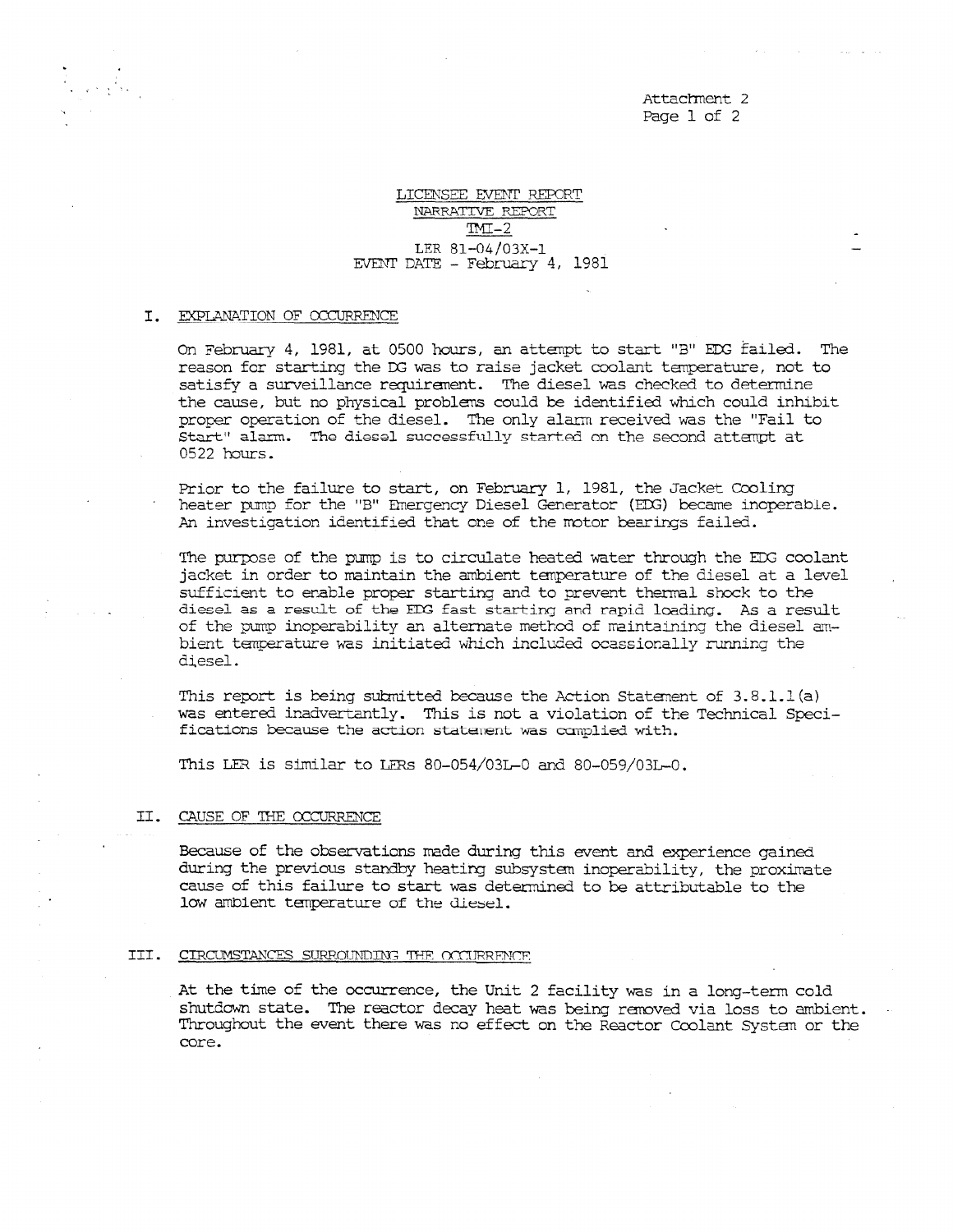Attachment 2 Page 2 of 2

> \_ \_

### IV. CORRECTIVE ACTIONS TAKEN OR TO BE TAKEN

#### **IMMEDIATE**

The 'B' EDG was declared inoperable and the requirements of the Action Statement for Section 3.8.1.1(a) were complied with including the return of the 'B' diesel to an operable status at 0658 hours on February 4, 1981.

The faulty motor bearing was replaced on March 2, 1981, thus restoring the diesel to its normal configuration.

Additional corrective action such as increasing the lower jacket coolant temperature criterion was believed to be unnecessary since the EDG started on the second try. This was supported by the fact that in the time required to fix the pump motor, the ECG was started an additional 22 times without reoccurance of this problem.

LONG TERM

N/A

#### V. COMPONENT FAILURE DATA

Model Number: G56-724<br>Series: ABA 1B Series:

Motor Manufactured By: Wagner Electrical Corporation<br>Model Number: G56-72475-00